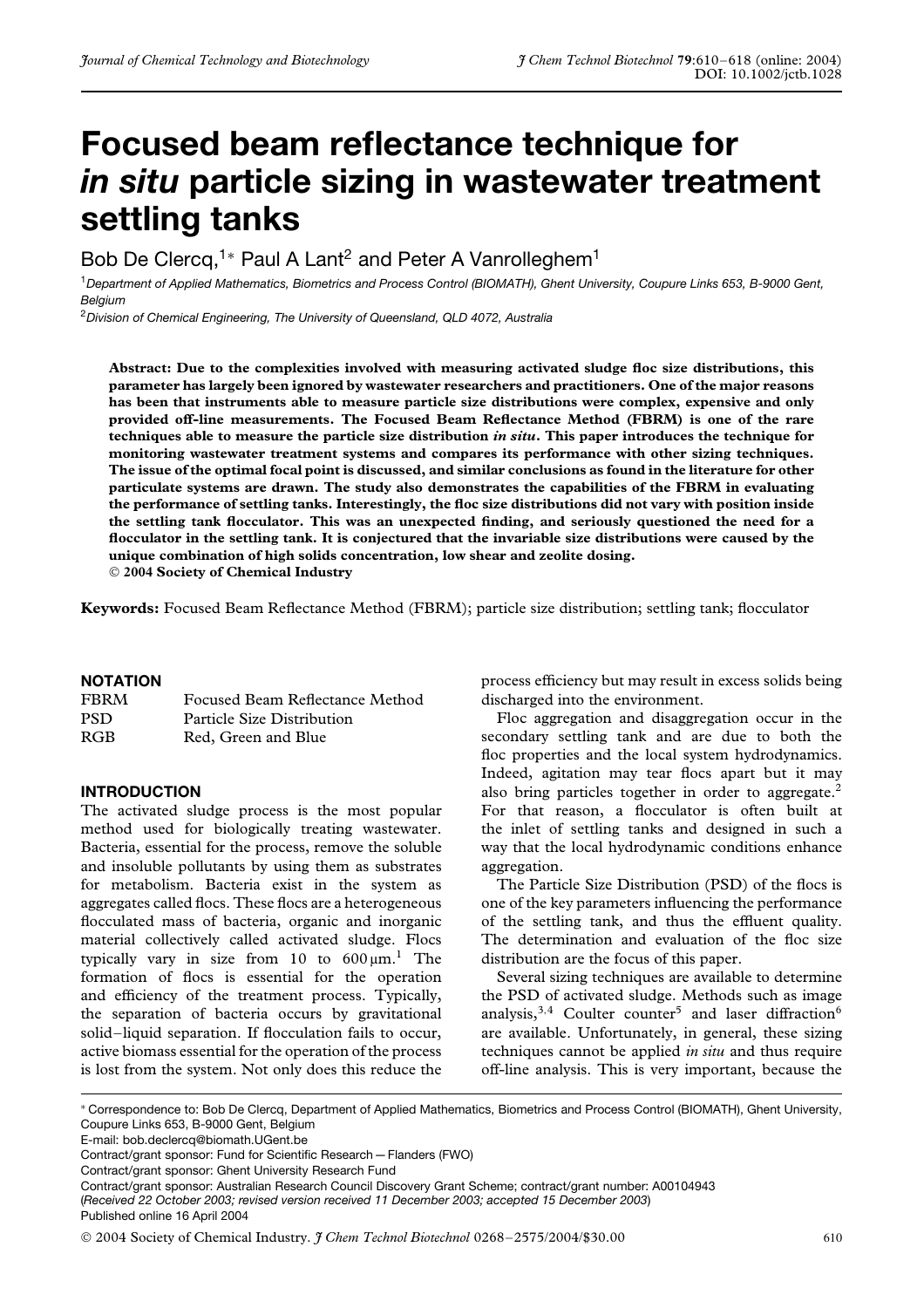sampling, sample transport and preparation prior to analysis may significantly affect the measured PSD. Laser reflection has shown the influence of fluvial sediment particle settling during transport.<sup>7</sup> One hour of settling, followed by re-suspension, resulted in an increase of 14% of the volume-weighted mean size. The longer the sample was allowed to settle, the larger the increase in volume-weighted mean size. Even 25% changes of volume-weighted mean sizes due to sample transport have been reported.<sup>8</sup> Pumping samples to the measuring device causes floc fragmentation in the tubing, thus affecting the observed PSD.<sup>6,9,10</sup> Another study<sup>11</sup> revealed that syringes used for sampling have a similar impact on the PSD. Pipettes altered the PSD more dramatically and significantly smaller particles could be observed after transfer with a pipette.

To avoid any biological effect on the PSD, samples for image analysis can be prepared by agar solidification.<sup>5</sup> The function of agar is to both dilute the sample and stabilise the floc by stopping the nutrient and oxygen supply to the microorganisms. Phenol has been used to quickly kill the microorganisms in the flocs and, therefore, stop any further microbial activities that may lead to changes in floc structure.<sup>5</sup>

Many errors are clearly introduced when determining the PSD of an activated sludge sample *ex situ*. Several waterproof laser diffraction instruments are available on the market.9*,*12–15 These *in situ* laser diffraction instruments only operate at very low concentrations, which is relevant to open water systems, but restricts their use for activated sludge settling tanks. Other *in situ* particle sizing techniques are rather rare. Spectroscopy of an acoustic wave reflected on the particles can reveal information on the PSD.<sup>16</sup> However, this technique is still in its infancy. Alternatively, the Focused Beam Reflectance Method (FBRM) can be applied. This technique can handle very high solids concentrations, up to  $50 \text{ kg m}^{-3}$ . Applications can be found in the fields of chemical reactor technology, $17$ rivers<sup>7,18</sup> and radioactive slurry transport,<sup>8</sup> but to the knowledge of the authors, no applications yet exist in wastewater treatment.

The aims of this paper are to:

- (i) Provide an overview of the FBRM measurement principle, highlighting the importance of its focal point position.
- (ii) Evaluate the impact of the measurement technique on the resulting PSD. Measurements from the FBRM are compared with laser diffraction and image analysis.
- (iii) Demonstrate the applicability of the FBRM for wastewater treatment applications. Steady-state PSD profiling was carried out inside a secondary settling tank, providing a unique insight into its operation, and raising questions about the design of settlers, in particular the function of the flocculator.

# **MATERIALS AND METHODS**

## **Focused beam reflectance method**

The FBRM probe used in this research was the Lasentec FBRM M500 (Lasentec, Redmond, Washington, USA). It consists of a laser that is focused in a focal plane outside its sapphire window (Fig  $1(a)$ ). The laser rotates at a high fixed speed, ie  $2 \text{ m s}^{-1}$ , and describes a circle of 8.4 mm in diameter; particle motion is therefore insignificant to the measurement. As particles pass the focal plane, the focused beam intersects the edge of a particle and begins to backscatter the laser light. The backscatter continues until the focused beam reaches the particle's opposite edge. This backscatter is collected by the FBRM optics and is converted into an electronic signal.

The FBRM uses a discrimination circuit to isolate the time period of backscatter from one edge of an individual particle to its opposite edge. This time period is multiplied by the scan speed and the result is a distance, ie the chord length (Fig 1(b)).

The FBRM hardware stores data in 1324 channels according to the particle size and ranging between 0 and  $1024 \mu m$  on a linear scale. This scale is split into two ranges,  $0-100 \mu m$  and  $100-1024 \mu m$ . The 400 channels in the  $0-100 \mu m$  range provide finer, 0.25-µm resolution, whereas the upper 924 channels provide a coarser, 1-µm resolution, covering a wider micron range *(*100–1024 µm*)*.

Data processing of the detector responses interprets both the strength and the slope of the reflected light pulse. Current instrument data processing is adjustable through the use of either F-(fine) or C- (coarse) electronics modules, the main difference being the way the backscattered signals are interpreted. When a 'continuous' surface is scanned, a single chord will be produced. Instead, a loosely packed floc will show signal interruptions; a significant decrease in the backscattered signal relative to the signal from the continuous portion of the floc surface is observed.



**Figure 1.** Principle of FBRM; (a) probe layout and (b) definition of chord length (Lasentec).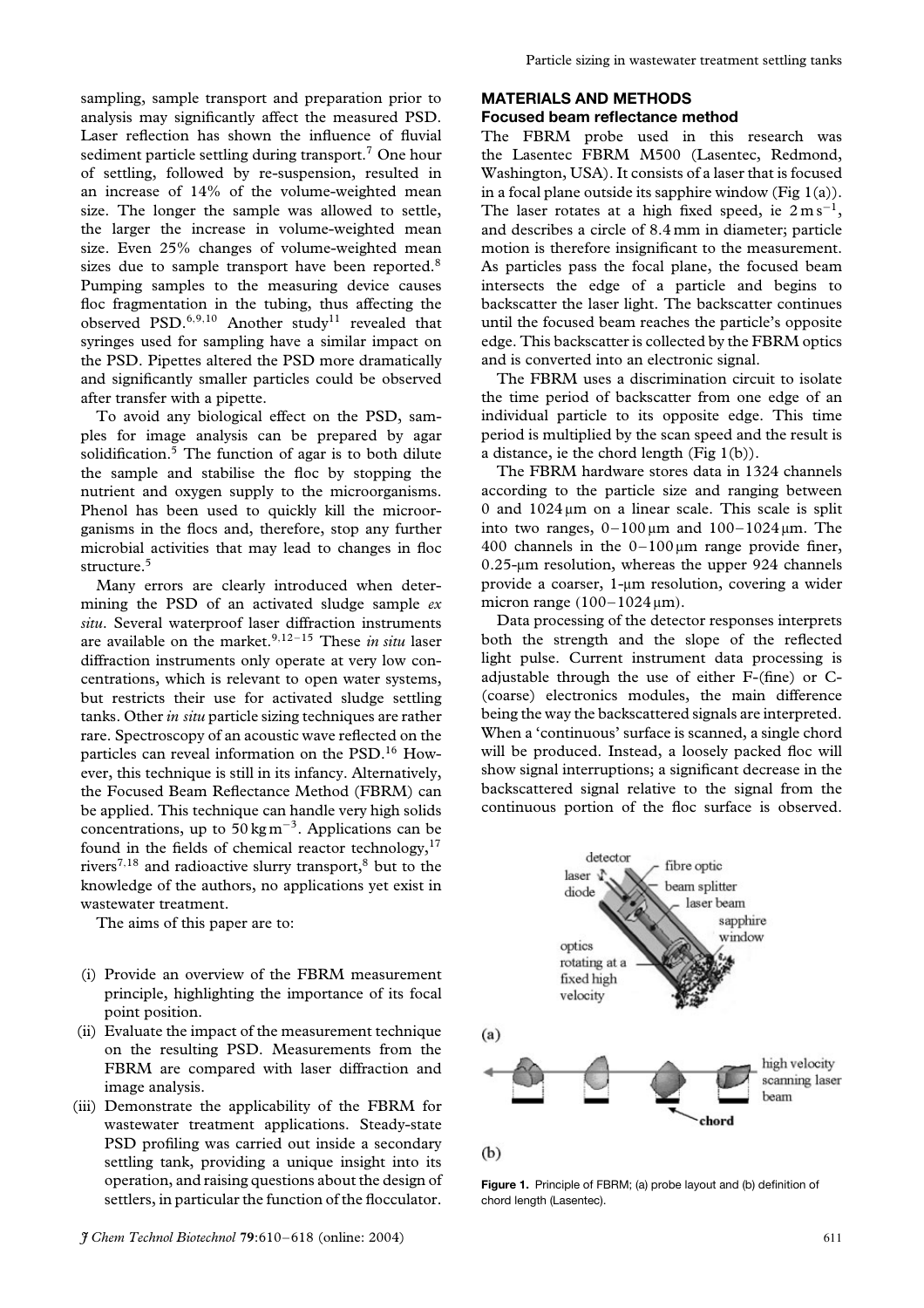The F-electronics are more sensitive to these signal interruptions, hence small particles travelling closely together are more easily detected. Instead, the Celectronics allow the FBRM to track larger loosely packed flocs or large particles with extreme surface structures. The F-electronics are typically used for systems where the particles are primarily between 0.1 and  $350 \mu m$ . The C-electronics are mainly used in applications where there are very rough surface features (larger than  $20 \mu m$ ). Compared with the F-electronics, the C-electronics are significantly less sensitive to changes below  $20 \mu m$ .<sup>19</sup>

From preliminary experiments with activated sludge, it was observed that small particles may stick to the window and as a result are detected repeatedly with each scan of the laser. Such high-count frequencies at particular sizes make the PSD 'spiky', and is not a true representation of the 'real' PSD. This phenomenon was observed during *in situ* measurements in settling tanks, where the shear rate is very low  $(<$  < 5 s<sup>-1</sup>). However, the literature<sup>19</sup> also mentions river sediment particles sticking to the sapphire window at shear rates up to  $65 s^{-1}$ . In this work, data filtering was used to account for these undesirable effects. To investigate whether particles stick to the window, the number frequency is expressed as counts per second. Theoretically, immobile particles will be detected with the same frequency as the rotation frequency of the laser (75 Hz for Lasentec FBRM M500). Perfect immobility does not occur though and slight deviations from this 75 Hz are observed. The presence of sticking particles typically results in very spiky PSDs instead of smooth distributions obtained from representative sampling. These peaks typically occur at a few data chord lengths. An example is given in Fig 2. Due to the easily identifiable peaks, low-pass filtering is proposed to remove the outliers. In this way, statistical parameters of the PSD can be calculated more accurately.

### **Image analysis and laser diffraction**

Two other particle sizing techniques are utilised in this work; laser diffraction and image analysis. All three techniques were applied to size inorganic particles, and only laser reflection and image analysis were used for activated sludge. For the comparative studies the



**Figure 2.** Filtering of PSD measured *in situ* in a secondary settling tank, eliminating the effect of sticking particles.

experiments were conducted in a 1.2 dm<sup>3</sup> baffled batch reactor,<sup>6</sup> and the slurry was stirred with a Heidolph RZR 2020 mixer at 500 rpm.

Particle sizing by laser diffraction was performed with the Malvern Mastersizer/E, which measures particle sizes between  $1.2$  and  $600 \mu m$ . Because a considerable fraction of flocs in activated sludge may exceed this size range, it was decided to exclude laser diffraction from the comparative study on activated sludge. Identical concentrations were used for all subsequent experiments with other sizing devices; sample-dependent dilution was necessary to detect enough scattering with the Malvern and to avoid multiple inter-particle scattering (ie setting the right obscuration level). In total, 4000 sweeps (ie snapshots of PSDs) were recorded in one measurement. A Masterflex peristaltic pump with constant speed performed a continuous recycle of the suspension through the Malvern. The speed was chosen such that the particles did not settle in the tubes.

The micrographs used for the image analysis work were obtained with a Nikon Microphot-FXA microscope. The objectives used in this study covered magnifications of  $4\times$  and  $10\times$ . Pictures of flocs were taken with a SPOT (SP100) camera (Diagnostic Instruments Inc, Sterling Heights, USA), mounted on top of the microscope. This digital Kodak KAF-1400 camera had a CCD resolution of  $1315 \times 1035$ pixels. At a magnification of  $4 \times$  and  $10 \times$ , one millimetre corresponded to 424 and 1332 pixels respectively. Further, three images were taken, ie one each in red, green and blue (RGB). The software subsequently combined the images in one 36-bit RGB colour image. To optimise the picture quality, the white balance (without particles) was computed. The optimal exposure time was determined with the software, and thus the shutter time could be specified. For all pictures white light was used, together with an ND32-filter. The flocs were mainly illuminated from above, and light from below the slides was minimised in order to achieve a black background. This approach gave the best result for determining the particle boundaries, and it is comparable to darkfield lighting.<sup>20</sup> Three slides were analysed in all cases. Since a submersion lens was not available, cover slips of  $22 \times 64$  mm were used. A couple of drops were applied by means of a syringe. Because bioflocs are highly irregular, 3000–6000 particles were needed to set up a representative PSD. In contrast, only 150–350 inorganic particles were counted.

The images were analysed in ImageJ v1.24. It is freeware and can be downloaded at http://rsb.info.nih.gov/ ij. The images were first converted from colour to an 8-bit grey scale. By means of a user-definable threshold set, the boundary of particles was defined. A common threshold value was adopted for the inorganic particles. However, every image of activated sludge was individually manipulated to 'optimise' the threshold. This was essential because the flocs did not show any crisp boundaries and the threshold may be different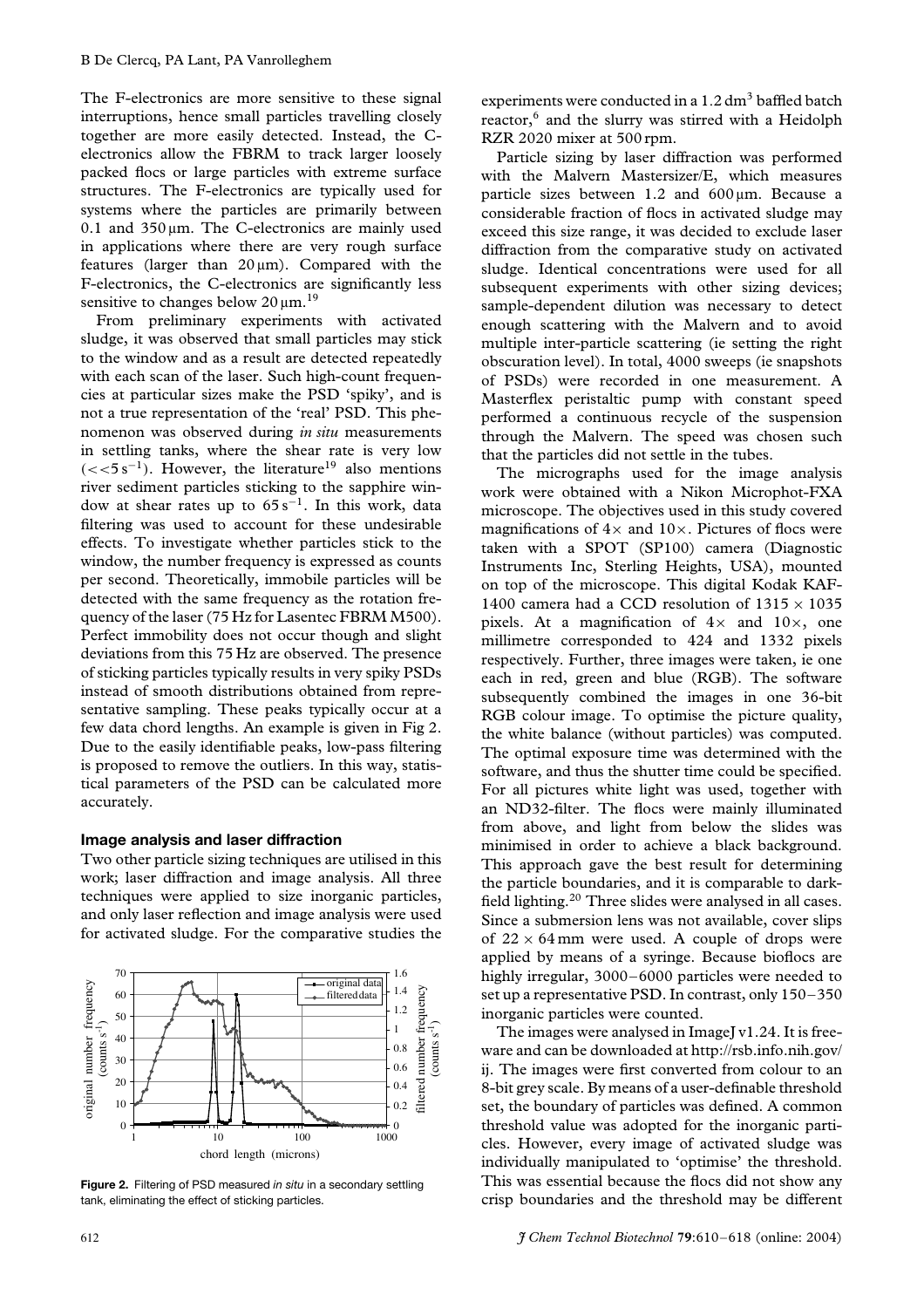from one image to the other. The surface area was subsequently computed by means of a calibration ruler relating the number of pixels to a length scale. The surfaces and number frequencies obtained were converted to lengths and volumes with the assumption of a spherical floc geometry.

#### **Investigated wastewater treatment plant**

The FBRM was applied to a full-scale municipal wastewater treatment plant located in Brisbane, Australia. The circular settling tank had a central feed, a peripheral overflow weir, a central conical sludge hopper and blade scraper. It had a maximum depth of  $5.4 \text{ m}$  and a surface area of  $308 \text{ m}^2$ . A cross-section of the tank is shown in Fig 3. The inlet flow rate was characterised by a diurnal pattern and, during the measurement campaign, the inlet solids concentration ranged between 1800 and 2200 g m<sup>-3</sup>. ZELflocc (Zeolite Australia, Australia) was dosed in the underflow line at a mass fraction of 40% in order to improve the settleability of the activated sludge. The ZELflocc (comprised of zeolite particles with an approximate mean particle size of  $20 \mu m$ ) is incorporated into the bioflocs, thus increasing the density and the settling velocity of the flocs.

The FBRM was deployed from the scraper bridge at different radial locations and depths.

#### **RESULTS AND DISCUSSION**

The experimental work was divided into three main tasks:

- (i) In order to gain some insight into the FBRM's response to inorganic particles and biological sludge, a comparative study with other sizing techniques was first performed.
- (ii) Subsequently, the issue of an optimal focal point for the laser beam was addressed prior to the full-scale PSD investigation.
- (iii) The FBRM was utilised to study the behaviour of the settling tank with respect to particulate transport and flocculation.

These are presented in the following sections.

# **Comparative study of FBRM, laser diffraction and image analysis**

Many comparative studies of the FBRM with other sizing techniques can be found in the literature. Compared with other optical methods, laser reflection is said to oversize particles smaller than  $150 \,\text{\ensuremath{\mu}m}$ , while undersizing particles above  $500 \mu m^{21,22}$ 

Due to its relative novelty, the FBRM technique will be compared with other sizing methods in this study as well. The aim of the study was not to define calibration rules or 'mappings' between different techniques, but solely to increase the understanding of the behaviour of the FBRM instrument.

Two kinds of inorganic particles have been used in this study, ie glass beads and coric vinyl particles with a nominal mean diameter of 32.2 and 158*.*2 µm respectively (measured by laser diffraction). For these particles, the FBRM was operated under its standard settings.23*,*<sup>24</sup> Figure 4 shows the volume-based PSDs obtained from laser diffraction, image analysis and FBRM. The three distributions were very similar for coric vinyl particles and the volume-based mean sizes recorded with the different measurement techniques did not show any discrepancy. For the glass beads, however, laser diffraction and image analysis gave similar results, while the FBRM oversized the beads. This is in accordance with previous work<sup>22</sup> that confirmed the oversizing by the FBRM for particles smaller than  $150 \mu m$ . Similar behaviour was seen in the distribution of the mixture of the latter two. The three distributions overlap each other at sizes corresponding to the coric vinyl particles. Instead, the FBRM again oversized the particles in the lower size range. In general, it can be noted that the distributions originating from image analysis were very similar to those from laser diffraction, although they measure surface-based and volumebased distributions respectively.

Biological sludge sampled from the underflow was investigated with the FBRM and image analysis method as well (data not shown). The size distributions of diluted, sonified and 'salted' sludge were measured. Table 1 summarises the solids concentrations applied to every experimental case. For sonication, a Branson Sonifier model 450 (Branson Ultrasonics Co, USA) equipped with a horn tip was used. Sonication



**Figure 3.** Cross-section of the investigated settling tank.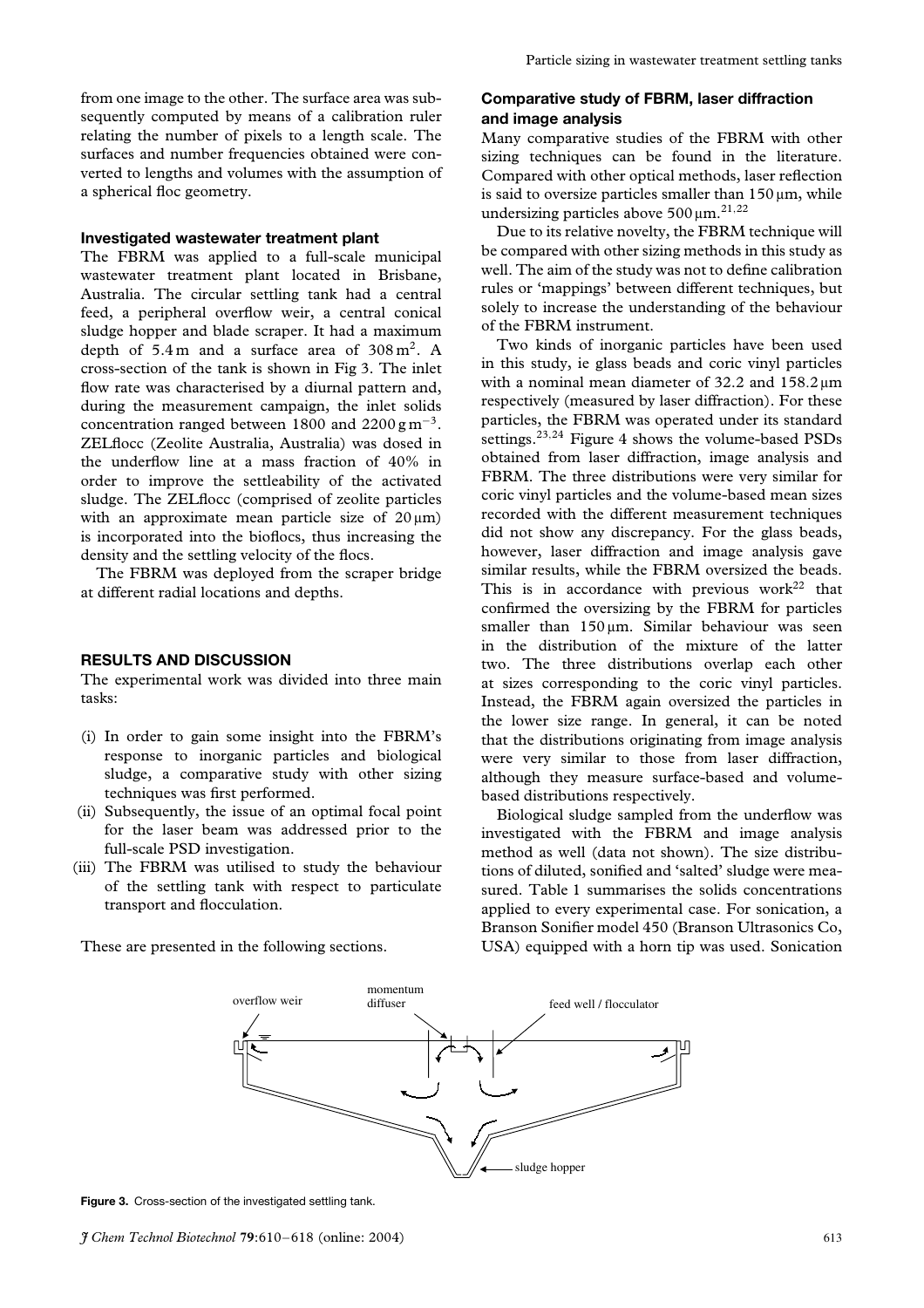

Figure 4. Volume distributions of three different systems measured with laser diffraction, FBRM and image analysis; (a) glass beads, (b) coric vinyl particles, and (c) a mixture.

of sludge was applied for 2 mins in continuous mode with a power of 65 W to a mixed liquor volume of  $100 \text{ cm}^3$ . The 'salted' sludge was prepared with  $50 g$ NaCl dm<sup> $-3$ </sup>.

In this way, the sludges exhibited different particulate behaviours. Whereas the inorganic particles have the advantage of crisp boundaries, sludge consists of bioflocs that are extremely irregular and have diffuse boundaries. Size distributions measured by the FBRM and image analysis showed significant discrepancies and no consistent relationship could be found. It appears that no universal calibration rules between different sizing techniques exist, even though other researchers<sup>22</sup> have attempted to define these for

**Table 1.** Sludge concentrations used in the comparative study of measurement techniques

| Sludge treatment | Solids concentration $(g m^{-3})$ |
|------------------|-----------------------------------|
| Diluted          | 580                               |
| Salted           | 2120                              |
| Sonified         | 400                               |

multiple materials. It is concluded that a quantitative comparison between several techniques is impossible due to (i) the different measurement principles, and (ii) the natural variance inherent to biological sludges.

#### **Optimisation of FBRM focal point position**

Before starting FBRM measurements, it is essential to optimise the focal point of the FBRM probe.21–23 This is especially true for highly irregular and large flocs (Worlitschek, private communication). The optimal focal point corresponds to the point with the 'maximum' reflectance. Several researchers<sup>23,24</sup> retain the standard setting for the probe, ie  $20 \mu m$  inside the sapphire window. According to the manufacturer, this generally results in a maximal signal-to-noise ratio. On the other hand, others focus the beam on the window itsel $f<sup>17,25,26</sup>$  or optimise the focal point position in order to have a maximum counts per second.7*,*18*,*21*,*22*,*<sup>27</sup>

The focal point was optimised in this study because bioflocs have a significantly different geometry compared with previously investigated particles. To this end, three different sludge samples were investigated that were thought to exhibit different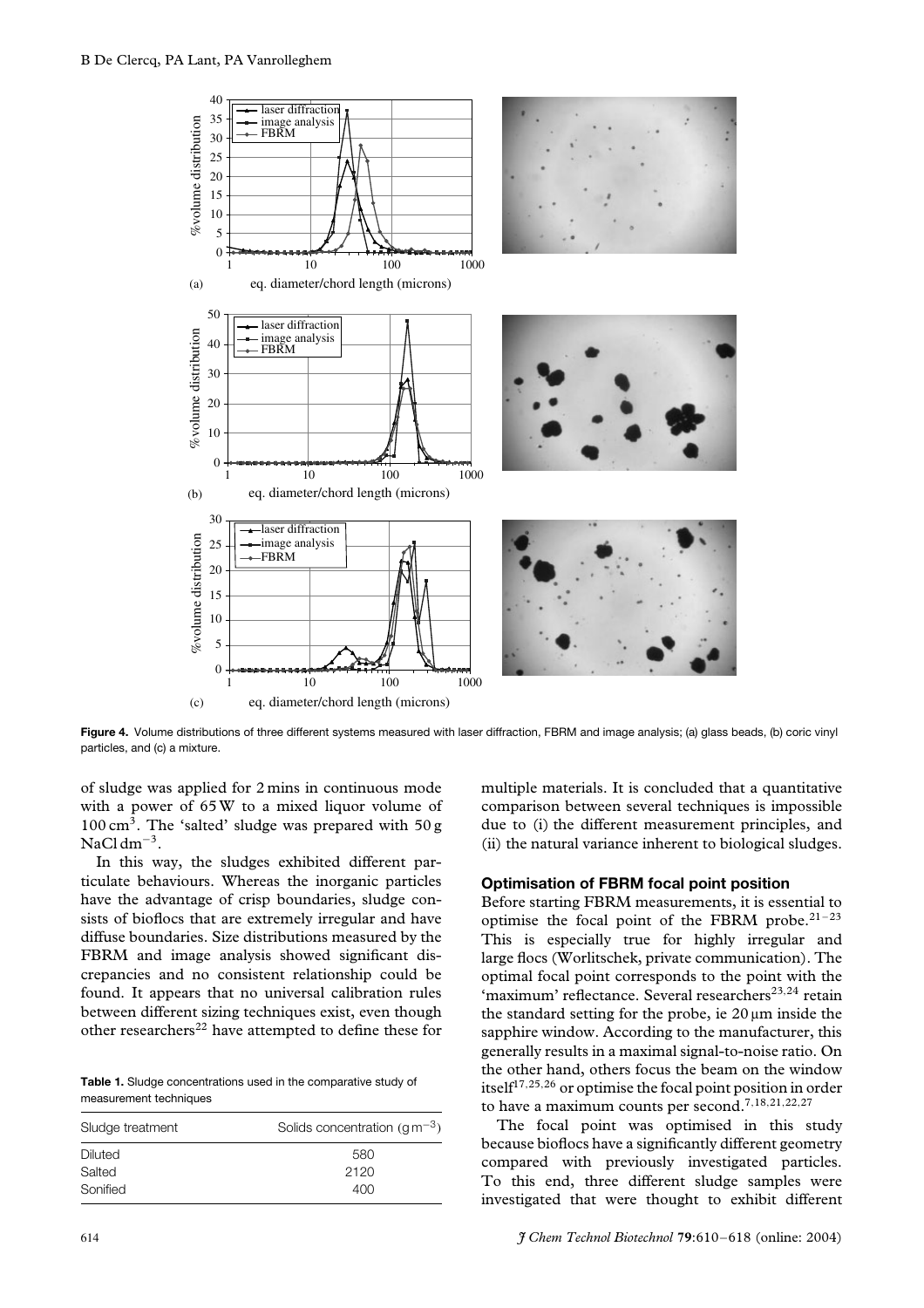laser reflectance responses due to their expected difference in PSD. Samples from the inlet, outlet and underflow of the Brisbane full-scale secondary settling tank were considered. The outlet only showed a solids concentration of  $7 \text{ g m}^{-3}$ , whereas the samples from the inlet and the underflow had a concentration of 2500 and  $5140 \text{ g m}^{-3}$  respectively. In a gently stirred beaker, the focal plane of the laser was changed from the window to 3 mm into the suspension and one-minute countings were performed.

The results for the underflow sludge and effluent are shown in Fig 5. The results for the inlet sludge are very similar to those for the underflow sludge. From Fig 5(a) it is clear that at high solids concentrations the signal is increasingly shadowed with increasing focal distance; ie the number of counts per second decreases. This signal shadowing is mainly caused by the relatively high surface-to-volume ratio of small particles. On the other hand, the effluent solids concentration is so dilute that the reflectance signal is always detected by the FBRM optics with only a slight attenuation as focal distance increases. This behaviour is also seen in Fig 5(b) where the numberweighted mean size is shown as a function of the focal point distance. In the highly concentrated underflow sample, small particles are no longer detected (due to the smaller reflectance signal) and the size of large particles becomes underestimated. This agrees with other fundamental studies.28 Hence, in concentrated suspensions, the focal point has to be close to the sapphire window. In this work, the optimal focal point position was selected on the basis of the maximum reflectance response.7*,*18*,*21*,*22*,*<sup>27</sup> Whereas an optimal focal point of 280 µm was obtained for the underflow and inlet samples, 55 µm was selected for effluent samples. Two focal points were therefore used for *in situ* measurements in the full-scale secondary settling tank: one for measurements above the solids blanket *(*55 µm*)*, and one for below the blanket *(*280 µm*)*.

#### **Particle sizing in secondary settling tanks**

This section investigates the use of the FBRM to determine the spatial evolution of PSDs in settling tanks. Particular attention is given to the flocculator, which is designed to provide increased floc size prior to settling.

PSD profiling was performed by sampling at different locations around the flocculator well. Measurements were conducted at afternoon inlet flow rates  $(530 \pm 43 \text{ m}^3 \text{ h}^{-1})$ , which were the most stable that could be obtained. The underflow rate was kept constant at  $201 \text{ m}^3 \text{ h}^{-1}$ .

Five PSDs were recorded at increasing depths inside the flocculator. Measurements outside the well and at different depths were performed as well. Whereas the total chord count frequency largely depends on the solids concentration, the local flow velocity determines the number of different particles measured and, hence,



**Figure 5.** Influence of focal point position on (a) the total number of counts per second and (b) the number-weighted mean chord length for both underflow and effluent (0 mm represents the sapphire window).

the statistical significance of a PSD. All locations were counted over a 10-min interval, except for the four upper locations outside the flocculator where 30 mins of counting was adopted. These counting times were determined in preliminary experiments. The total number of counts satisfactorily ranged between 0.4 and 4 million. Although past research<sup>29</sup> showed that statistically acceptable PSDs with the FBRM demand for 2000 or more particles to be sampled per second, the total number of scanned particles is considered to be appropriate here.

Figure 6 shows the PSD measurements inside and outside the flocculator well. All PSDs obtained at high solids concentration (ie within the solids blanket, see Fig 6) show high counting frequencies and were very similar. Hence, they were grouped and represented by a single representative PSD in Fig 6. The number distribution shows a slight tri-modal shape. Above the solids blanket and outside the well counting frequencies are significantly lower. Therefore, the effect of solids concentration on the PSD can be easily observed by the counting frequency. Even after lowpass filtering, peaks in the number distributions still occur leading to considerable gradients in frequency. In view of these spikes, it should be mentioned that the FBRM probe was employed with the F-electronics, ie the instrument is more sensitive to the highly irregularly shaped flocs.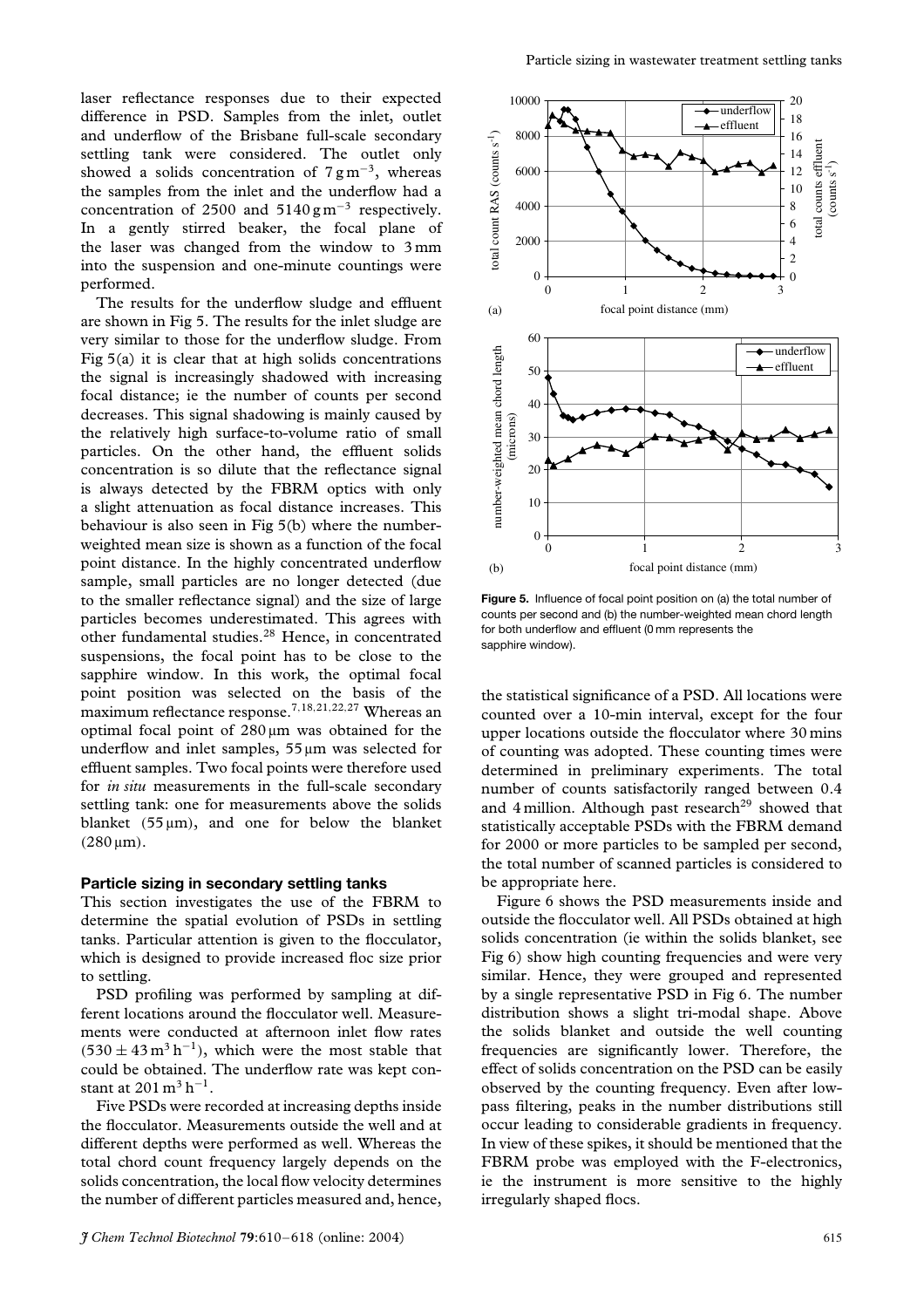

**Figure 6.** Measured PSDs at pseudo-constant inflow rates. The diamond symbols indicate the sampling locations in the settling tank. The dotted line delineates the region with identical PSDs.

Compared with the PSDs collected at high concentrations, it is clear that at low concentrations the PSDs are shifted to the lower chord length range. The fraction of particles larger than  $100 \mu m$  is obviously significantly smaller than at locations inside the solids blanket and the flocculator well. For the most upper measurement location and next to the well this feature is most obvious (see Fig 6). A strong peak exists at small chord lengths indicating that at these locations large flocs have been removed by gravity. This is what would be expected, as the larger flocs are able to settle due to the low local fluid velocity. In contrast, the small flocs remain in suspension due to local turbulence, and are thus still observed in the PSD.

The invariable PSD inside the flocculator well is an interesting finding, and questions the role of the flocculator in this secondary settler. Three operational conditions specific to this particular settling tank may be the reason for this unexpected observation of invariable PSDs inside both the flocculator well and solids blanket.

Firstly, the zeolite dosing, intended to enhance the solids settling by increasing the floc density, may have produced 'strong' flocs with a mineral core, which may minimise floc break-up and thus re-flocculation. Secondly, high solids concentrations result in fast flocculation has already occurred by the time the particles have reached the first sampling location in the flocculator. Thirdly, low shear rates prevailing away from the inlet structure and inside the solids blanket may result in a negligible particle collision frequency and, thus, no aggregation would occur. From 2D numerical simulations $30$  the highest shear rates observed, up to  $5 s^{-1}$ , occur near the inlet of the settling tank. This is in accordance with previous work4*,*<sup>31</sup> that reports shear rates in flocculator wells varying between 5 and  $40 s^{-1}$ . However, shears may go down well below 1 s<sup>-1</sup> inside the blanket.<sup>30,32</sup> Whereas high solids concentrations stimulate aggregation near the inlet structure, the extremely low shears inside the blanket would lead to negligible aggregation dynamics. The combination of these three operational conditions is assumed to result in the invariable PSDs as observed inside the solids blanket and flocculator well. Although the floc aggregation capacity of the studied

aggregation dynamics when shear is present, $17$  such as near the inlet structure. This may mean that all

flocculator may be overestimated, the well is still important to help avoid short-circuit flows between inlet and outlet. If the well is properly designed, it also might serve to prevent damaging density currents.<sup>33</sup>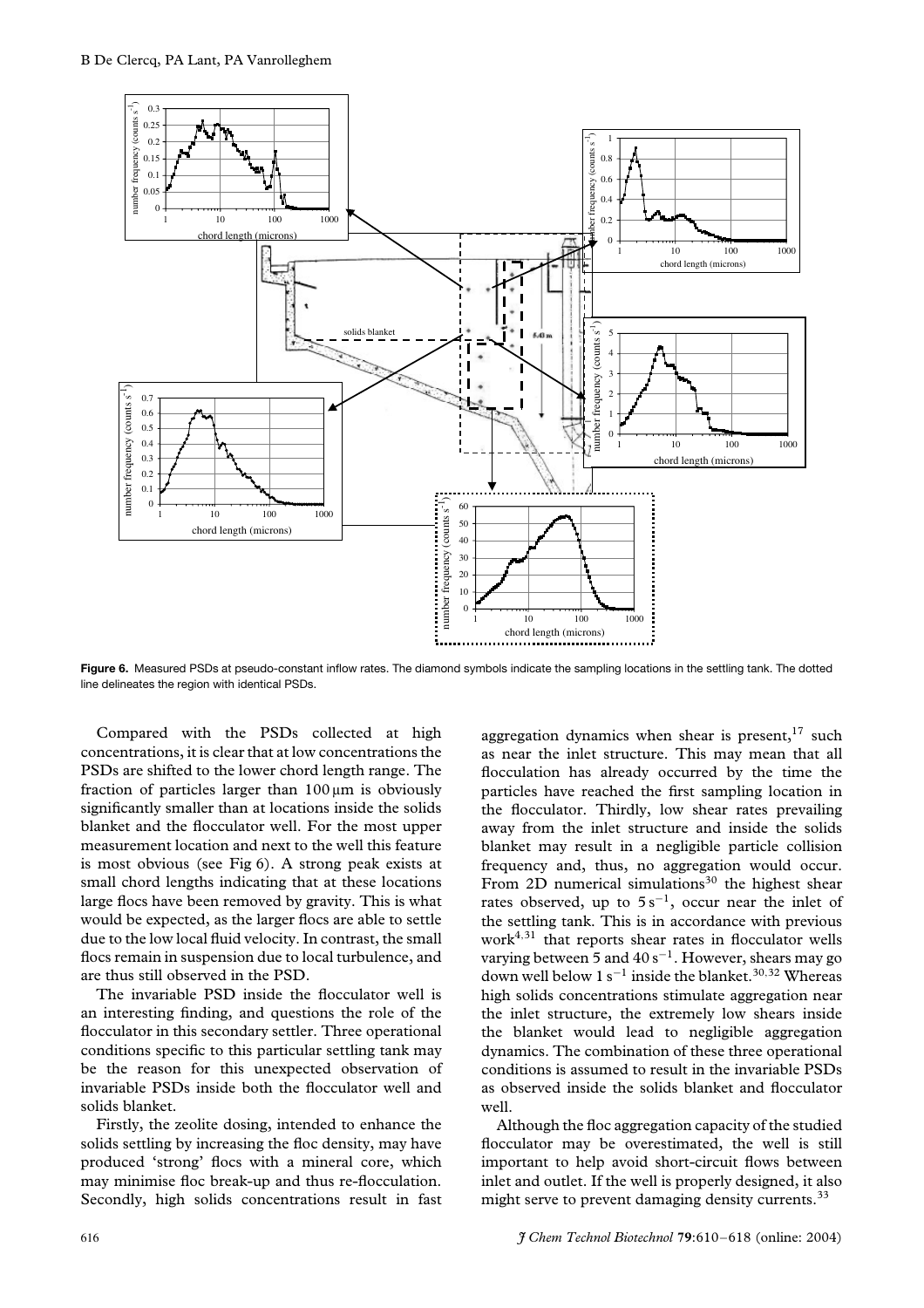## **CONCLUSIONS**

To the knowledge of the authors, this research is the first attempt to measure activated sludge floc size distributions *in situ* in a secondary settling tank of a wastewater treatment plant. Several interesting observations were made. Comparison of PSDs above and below the solids blanket clearly demonstrated the removal of the large-sized particle fractions by sedimentation. Interestingly, there was no spatial variability in PSDs inside the flocculator well, suggesting that no significant flocculation was occurring in the well. This was an unexpected observation, and several reasons have been conjectured for why this may have occurred. This study cannot draw conclusions about the flocculator design or secondary settler operation. This was not the objective. The study does, however, clearly illustrate the increased insight, which can be achieved by measuring the floc PSD *in situ*.

This research also focused on the optimisation of the focal point in order to perform statistically significant measurements in the quickest way. Different focal points resulted in different PSDs. Focal points must be located close to the sapphire window (in this study at 55 and  $280 \mu m$  for low and high solids concentrations respectively).

A comparative study with laser diffraction and image analysis has also been performed. Although the measurement principles are completely different, PSDs with number-weighted mean diameters above 150 µm were similar for all measurement techniques. Below  $150 \mu m$  particle sizes were oversized by the FBRM. This was in accordance with literature. The very irregularly shaped sludge flocs with diffuse boundaries however confirmed that no universal calibration rules can be set up between the FBRM and image analysis.

The FBRM has proved that it is able to measure PSDs *in situ* for a wide range of solids concentration. Most alternative particle sizers are more limited in working conditions.

## **ACKNOWLEDGEMENTS**

The authors would like to thank Keith Barr of Brisbane Water (Queensland, Australia) for allowing the study to be carried out at one of their wastewater treatment plants. This research is financially supported by the Fund for Scientific Research—Flanders (FWO), the Ghent University Research Fund, and the Australian Research Council Discovery Grant Scheme (Project A00104943).

#### **REFERENCES**

- 1 Jorand F, Zartarian F, Thomas F, Block JC, Bottero JY, Villemin G, Urbain V and Manem J, Chemical and structural (2D) linkage between bacteria within activated sludge flocs. *Wat Res* **29**:1639–1647 (1995).
- 2 Parker DS, Characteristics of biological flocs in turbulent regimes. PhD thesis, University of California, Berkeley, USA, pp 156 (1970).
- 3 Nopens I, Biggs CA, De Clercq B, Govoreanu R, Wilen B-M, ´ Lant P and Vanrolleghem PA, Modelling the activated sludge flocculation process combining laser light diffraction particle sizing and population balance modelling (PBM). *Wat Sci Tech* **45**:41–49 (2002).
- 4 Spicer PT and Pratsinis SE, Shear-induced flocculation: the evolution of floc structure and the shape of the size distribution at steady state. *Wat Res* **30**:1049–1056 (1996).
- 5 Li D and Ganczarczyk J, Size distribution of activated sludge flocs. *Research Journal WPCF* **63**:806–814 (1991).
- 6 Biggs CA, Activated sludge flocculation: investigating the effect of shear rate and cation concentration on flocculation dynamics. PhD thesis, University of Queensland, St Lucia, Australia pp 127 (2000).
- 7 Phillips JM and Walling DE, Measurement *in situ* of the effective particle-size characteristics of fluvial suspended sediment by means of a field-portable laser backscatter probe: some preliminary results. *Mar Freshwater Res* **46**:349–357 (1995).
- 8 Daymo EA, Hylton TD and May TH, Acceptance testing of the Lasentec focused beam reflectance measurement (FBRM) monitor for slurry transfer applications at Hanford and Oak Ridge, in *Proc SPIE Nuclear Waste Instrumentation Engineering*, 4–5 November, Boston, USA pp 82–92 (1999).
- 9 Bale AJ and Morris AW, *In situ* measurement of particle size in estuarine waters. *Estuarine, Coastal and Shelf Science* **24**:253–263 (1987).
- 10 Govoreanu R, Seghers D, Nopens I, De Clercq B, Saveyn H, Capalozza C, Van der Meeren P, Verstraete W, Top E and Vanrolleghem PA, Linking floc structure and settling properties to activated sludge population dynamics in an SBR. *Wat Sci Tech* **47**:9–19 (2003).
- 11 Spicer PT, Pratsinis SE, Raper J, Amal R, Bushell G and Meesters G, Effect of shear schedule on particle size, density, and structure during flocculation in stirred tanks. *Powder Technol* **97**:26–34 (1998).
- 12 Bale AJ, Barrett CD, West JR and Oduyemi KOK, Use of insitu laser diffraction particle sizing for particle transport studies in estuaries, in *Developments in Estuarine and Coastal Study Techniques*, ed by McManus J and Elliott M. International Symposium Series, Olsen & Olsen, Fredensborg, Denmark pp 133–138 (1989).
- 13 Dyer KR and Manning AJ, Observation of the size, settling velocity and effective density of flocs, and their fractal dimensions. *J Sea Res* **41**:87–95 (1999).
- 14 Agrawal YC and Pottsmith HC, Instruments for particle size and settling velocity observations in sediment transport. *Mar Geol* **168**:89–114 (2000).
- 15 Serra T, Colomer J, Cristina XP, Vila X, Arellano JB and Casamitjana X, Evaluation of laser *in situ* scattering instrument for measuring concentration of phytoplacton, purple sulfur bacteria, and suspended inorganic sediments in lakes. *J Environ Engrg* **127**:1023–1030 (2001).
- 16 Reichel G and Nachtnebel HP, Suspended sediment monitoring in a fluvial environment: advantages and limitations applying an acoustic Doppler current profiler. *Wat Res* **28**:751–761 (1994).
- 17 Peng SJ and Williams RA, Control and optimisation of mineral flocculation and transport processes using online particle size analysis. *Mineral Engineering* **6**:133–153 (1993).
- 18 Phillips JM and Walling DE, An assessment of the effects of sample collection, storage and resuspension on the representativeness of measurements of the effective particle size distribution of fluvial suspended sediment. *Wat Res* **29**:2498–2508 (1995).
- 19 Neumann LE and Howes T, On-line monitoring of estuarine sediment flocculation using laser reflection, in *Proc 7th International Conference on Nearshore and Estuarine Cohesive Sediment Transport Processes (CD-ROM)*, 1–4 October, Glaucester Point, Virginia, USA (2003).